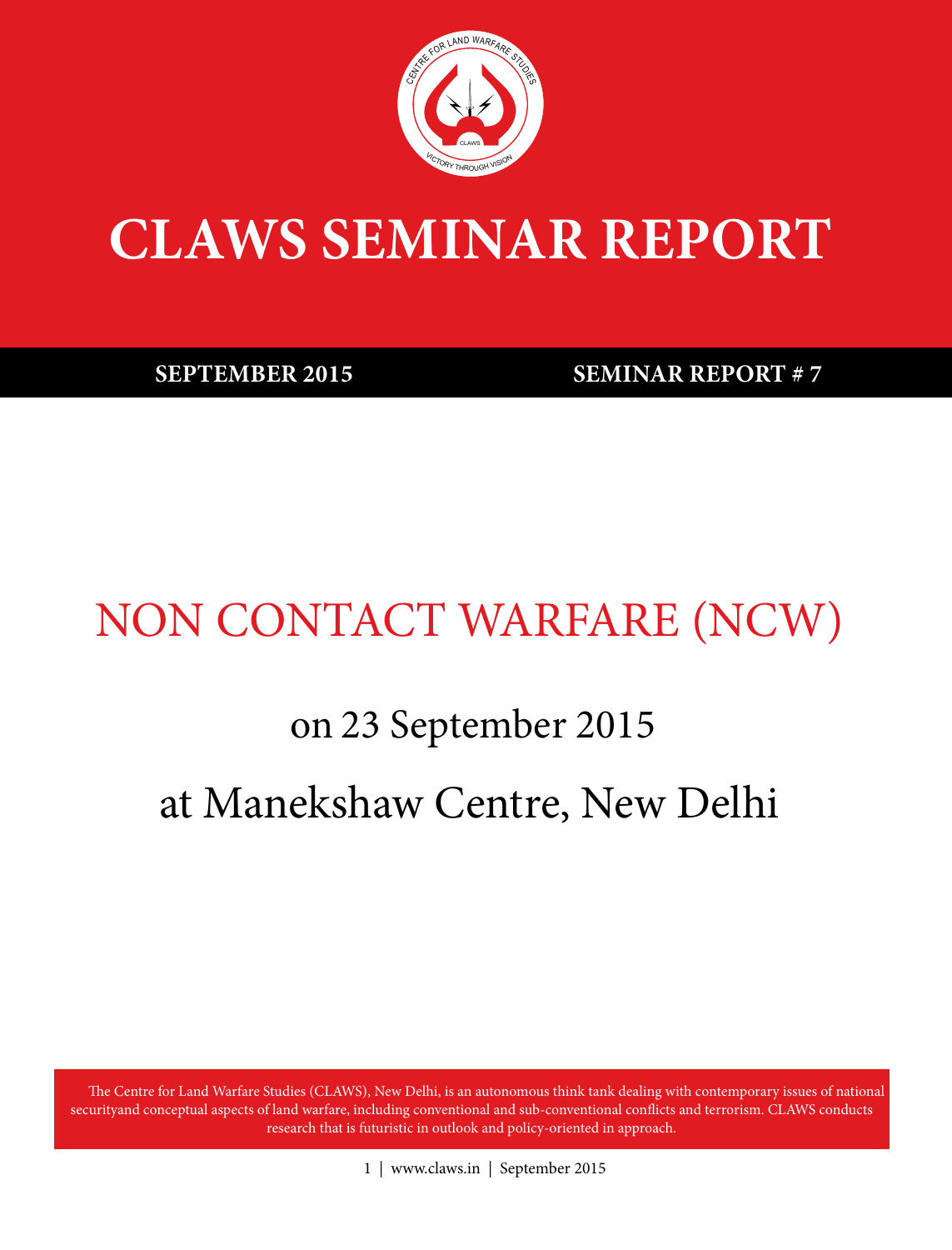Seminar Coordinator : Haridas M



**Centre for Land Warfare Studies** RPSO Complex, Parade Road, Delhi Cantt, New Delhi-110010 Phone: 011-25691308; Fax: 011-25692347 email: landwarfare@gmail.com ; website: www.claws.in

The Centre for Land Warfare Studies (CLAWS), New Delhi, is an autonomous think tank dealing with contemporary issues of national security and conceptual aspects of land warfare, including conventional and sub-conventional conflicts and terrorism. CLAWS conducts research that is futuristic in outlook and policy-oriented in approach.

© 2015, Centre for Land Warfare Studies (CLAWS), New Delhi

All rights reserved

The views expressed in this report are sole responsibility of the speaker(s) and do not necessarily reflect the views of the Government of India, or Integrated Headquarters of MoD (Army) or Centre for Land Warfare Studies.

The content may be reproduced by giving due credit to the speaker(s) and the Centre for Land Warfare Studies, New Delhi.

Printed in India by



KNOWLEDGE WORLD KW Publishers Pvt Ltd 4676/21, First Floor, Ansari Road, Daryaganj, New Delhi 110002 Phone: +91 11 23263498 / 43528107 email: kw@kwpub.com website: www.kwpub.com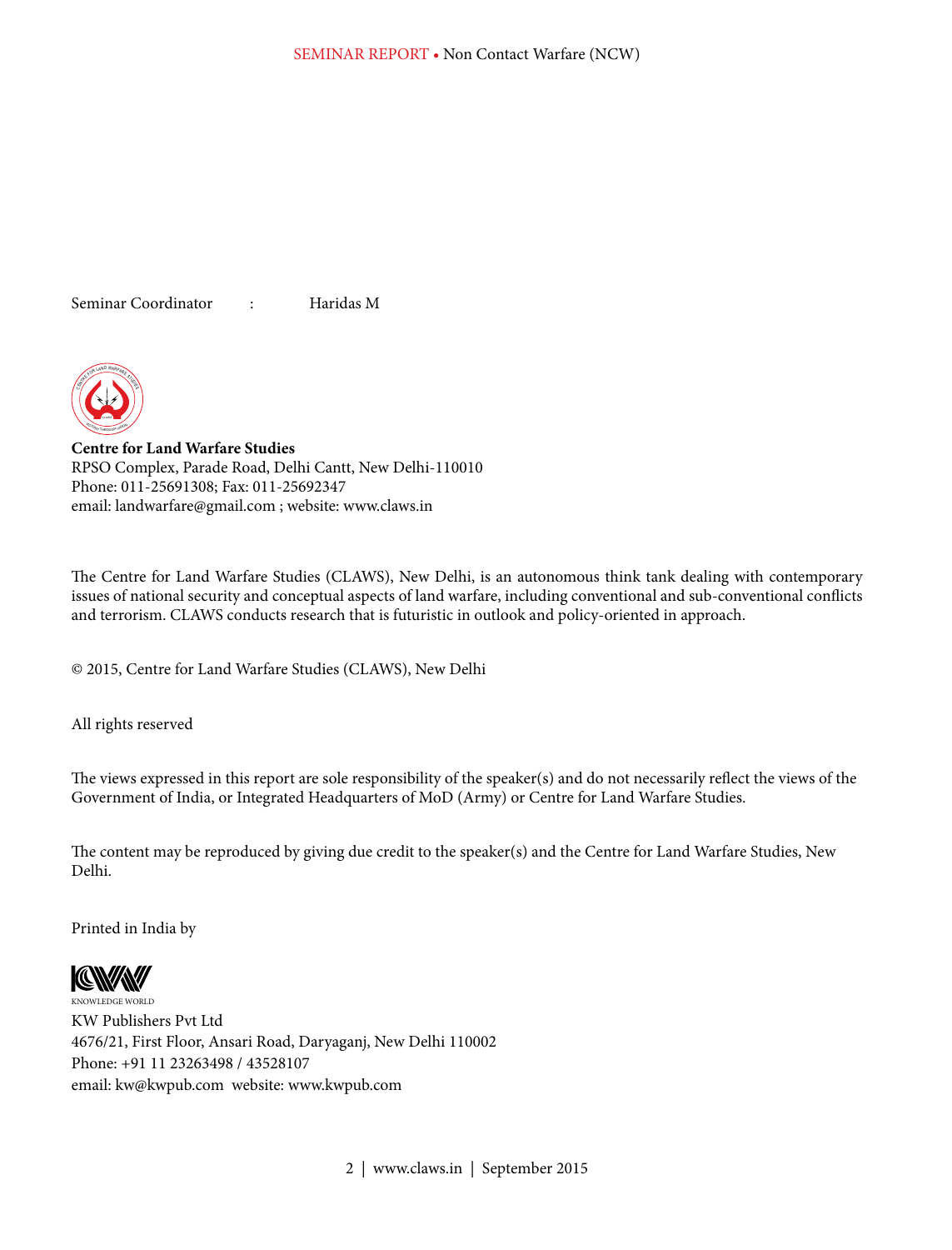#### **Contents**

| <b>Executive Summary</b>     | $\overline{4}$ |
|------------------------------|----------------|
| <b>Detailed Report</b>       | 6              |
| Introduction                 | 6              |
| Technological Aspects of NCW | $\overline{7}$ |
| Non Military Overview of NCW | 9              |
| Military Overview of NCW     | 10             |
| Limitations of NCW           | 11             |
| Conclusion                   | 12             |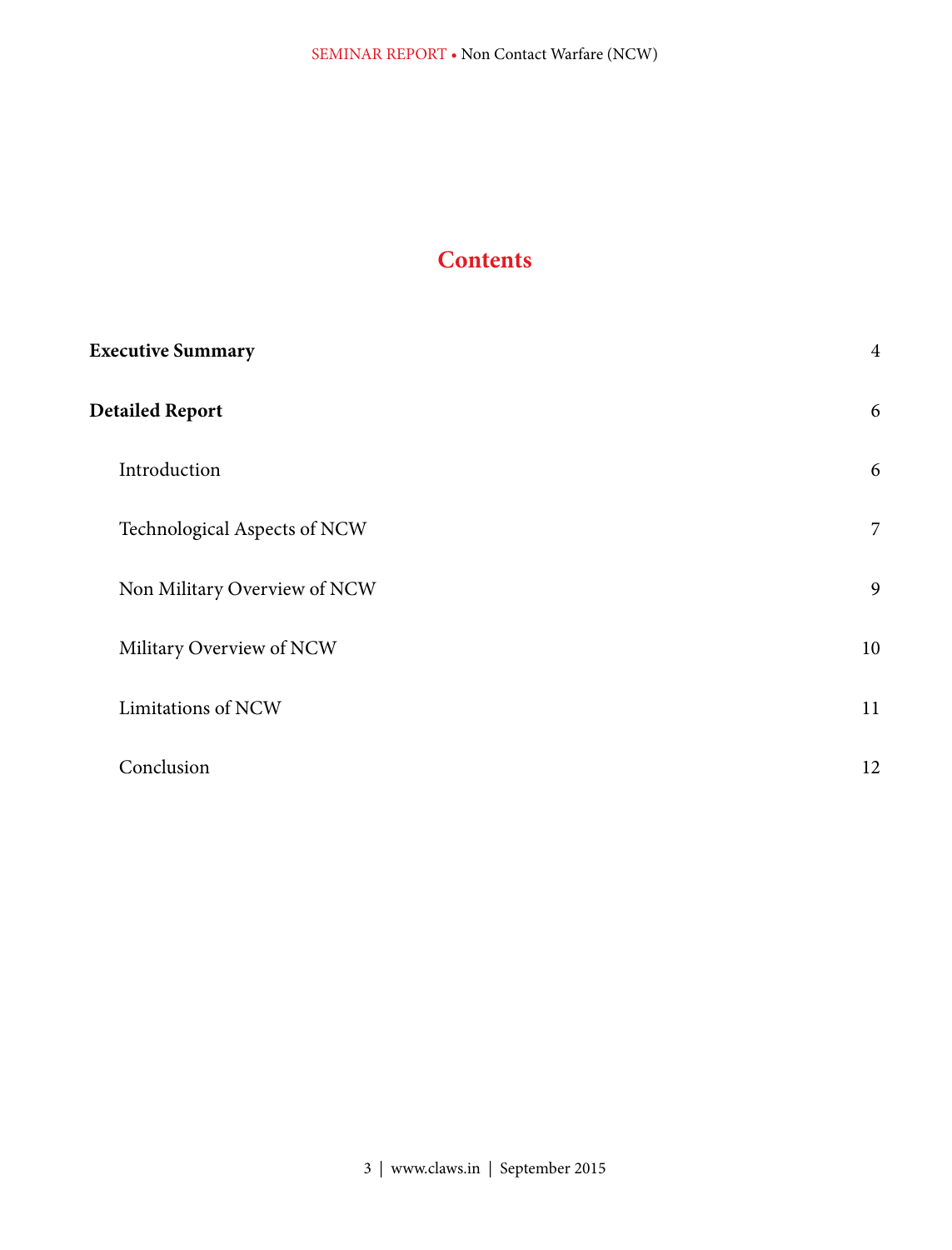### EXECUTIVE SUMMARY

- <sup>l</sup> NCW may be defined as "warfare which involves the integrated application of all national capabilities, with technology playing a major role to degrade, disrupt or destroy systems/targets, while ensuring minimum physical contact of own forces". It aims at achieving a quick, decisive victory by disrupting, denying and destroying the enemy war waging potential by remote delivery of destructive kinetic energy and soft power through relentless information operations.
- NCW will coexist with conventional forms of warfare; however the balance between the two may change based on aims and goals.
- <sup>l</sup> Doctrinal changes within the forces should occur before any organisational structures are altered.
- Peace time big data initiatives like the X Data program of DARPA aim to ease out the decision making process for military operations and reduce the element of surprise. The program lessons could be applied to India-specific data as the software is available from open source.
- <sup>l</sup> In this kind of conflict, the difference between a combatant and a non-combatant is blurred. Non state actors are the biggest threat especially in the Cyber domain. The role of NCW is in defeating the enemy from within rather than physically neutralising the enemy. All military and civilian agencies need to get involved when it comes to the issue of NCW.
- One of the real concerns with respect to NCW is the safety and security of cyber information systems. A breach in such systems can cause significant damage to infrastructure/civic amenities and cripple nations/specific systems.
- The non-military application of unmanned systems like robots, autonomous and other artificially intelligent systems will be a key component of NCW. It is evident that future wars will see a growing trend of unmanned engagements. The defence mechanisms of these systems will need to be developed and implemented.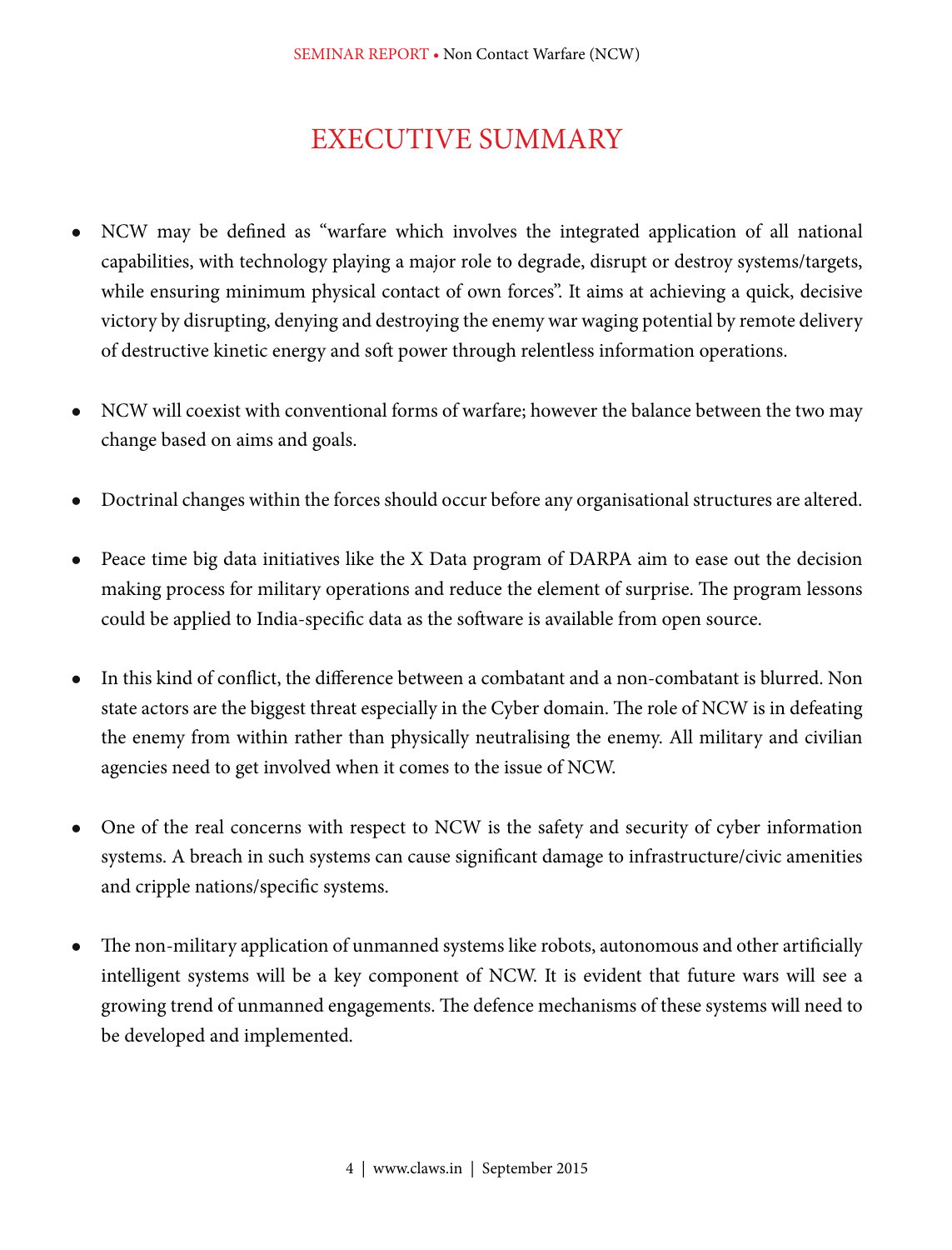- <sup>l</sup> "War is about forcing ones political will on the adversary". Information Warfare is a critical and visible component of the nation's war fighting capability, but it is not the only form of warfare and other conventional capabilities must develop simultaneously.
- <sup>l</sup> The role of Non-Governmental Organisations is also important since their operations can not only highlight but also derail a number of issues/activities in a nation. Funding pattern and activities of these organisations which are constantly proliferating need to be monitored systematically.
- Social media has introduced a new dimension to NCW as it can mobilise a large target audience internationally. Coupled with media, this is emerging as a potent force which can be exploited to own advantage.
- <sup>l</sup> The underlying principle of NCW is to degrade, disrupt or destroy the military capabilities, defence and industrial production, communications, finance, infrastructure, information resources or trade in an overt or covert conflict. Vulnerabilities of a networked society living in smart cities in the future become more worrisome since any disruption will have devastating effect on the psyche of the people at large. There is a need to bring accountability and sense of responsibility in the critical information infrastructure including military.
- <sup>l</sup> Own Cyber Warfare capabilities need to be addressed with specific reference to development of network offense, indigenous operating system and search engine, create a resource pool of skills to develop cyber warfare tools and develop ASAT and DEW capability.
- <sup>l</sup> At the operational and tactical levels, realistic training of all stakeholders is of primary importance. Targets should be identified in peace time for offensive actions during hostilities. Hardening, survivability and redundancy of networks, equipment, weapon systems and the inspection for 'bugs' needs to be done. Operating in hostile Cyber, EW and CBRN environments needs to be part of own training regimen.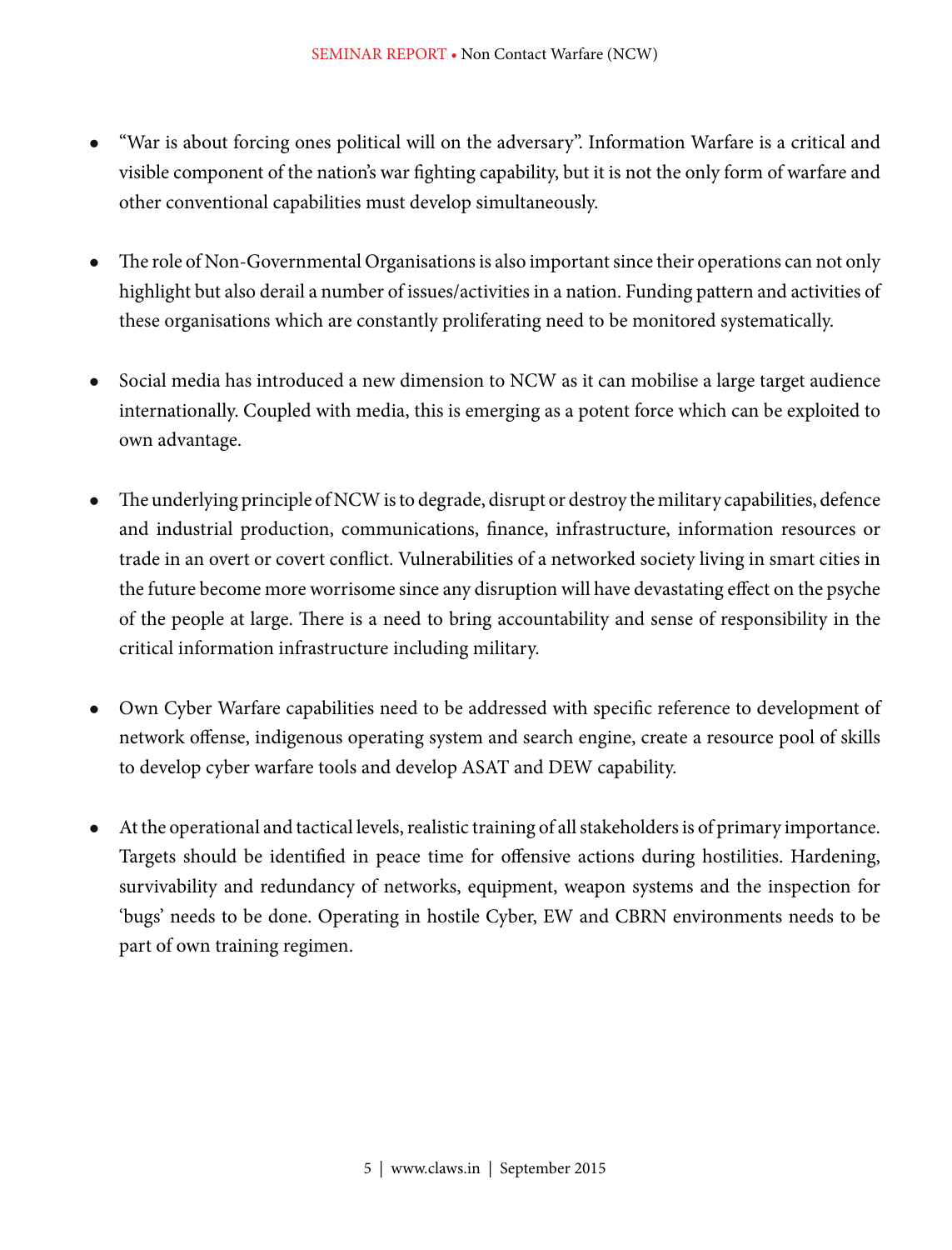### DETAILED REPORT

#### **"War is not a mere act of policy but a true political instrument, a continuation of political activity by other means" -** *Clausewitz*

#### **Introduction**

- 1. The concept of war expands as technology provides new options and means. The induction of long range missiles, high precision smart weapons, unmanned systems, robots and satellites, has given military planners a new dimension in the prosecution of war. This kind of war, which is primarily driven by technology and aimed at achieving a quick, decisive victory by disrupting, denying and destroying the enemy war waging potential by remote delivery of destructive kinetic energy and soft power through relentless information operations is termed as "No Contact" or "Non Contact Warfare".
- 2. Knowledge and information based dominance of the adversary, collection of intelligence and denial of information are some applications of technology in vogue and under development. Terrorist and insurgents now use information technology and modern system to their advantage for propaganda, recruitment and operations. There has been increasing research in the field of prompt response systems, space, robotics, artificial intelligence and data science for development of technologies to be used in military operations both offensive and defensive.
- 3. With an aim to debate issues related to the subject, Centre for Land Warfare Studies conducted a Seminar on 23 Sep 2015 themed "Non Contact Warfare (NCW)". The seminar brought together experts related to different facets of the subject to include members of the strategic community, specialist officers from the three services, industry, relevant ministries and R&D organisations. The seminar was successful in bringing forth the intricacies of this relatively new concept of warfare.
- 4. The speakers who took part in the Seminar were as under:-
	- Lt Gen MMS Rai, PVSM, AVSM, VSM, Vice Chief of Army Staff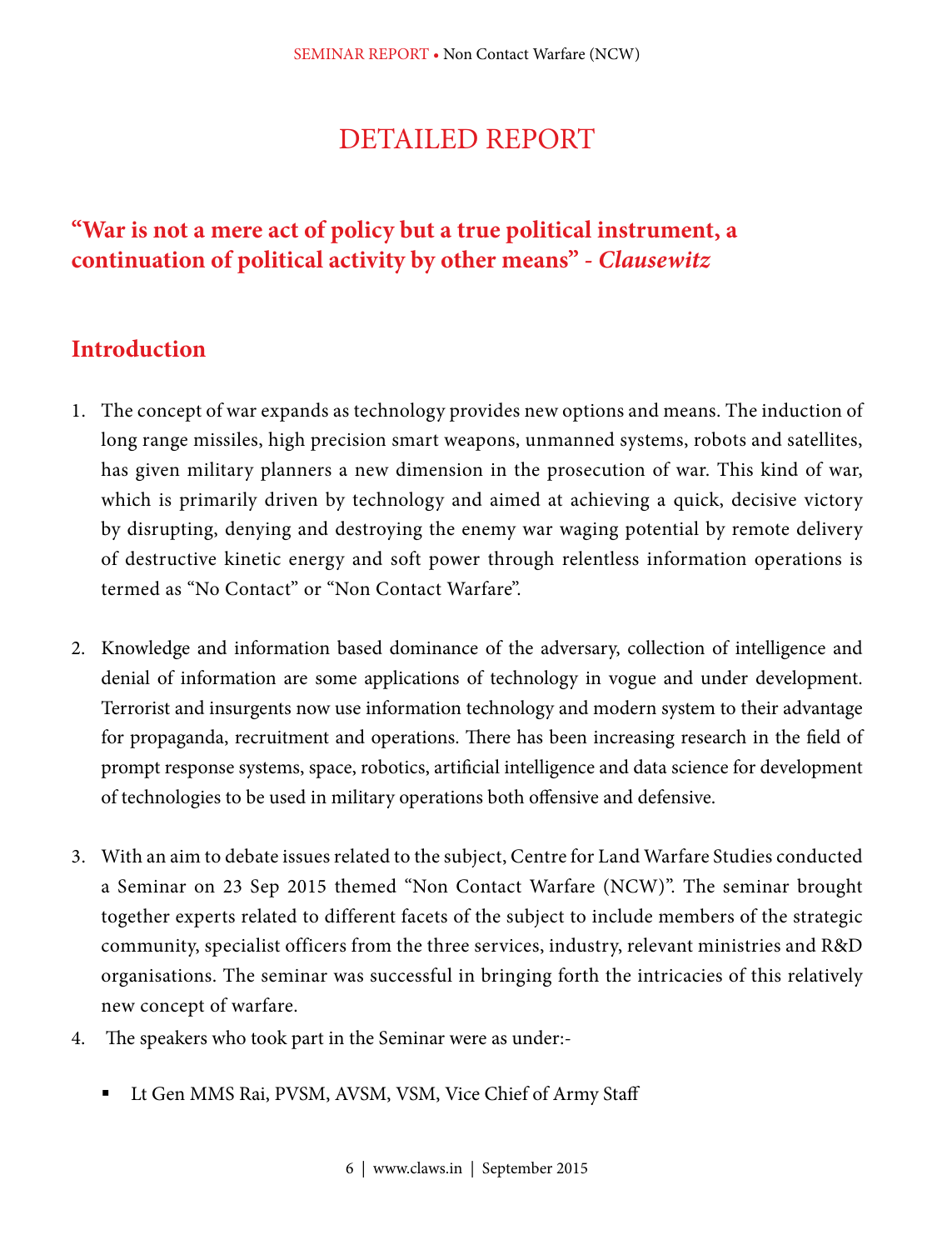- Lt Gen Rakesh Sharma, UYSM, AVSM, VSM, Adjutant General
- Brig ND Prasad , MI Dte , HQ IHQ of Ministry of Defence
- Dr Yogesh Simmhan, Indian Institute of Science, Bangalore
- Mr T Ravinder Reddy, Accenture
- Maj Gen Ajeet Bajpai, (Retd)
- Dr S Chowdhary, Indian Institute of Technology, Delhi
- Dr Swagat Kumar, TCS
- **Mr Rakesh Kharwal, Intel Security**
- Dr J Bhattacharya ,C-DEP Delhi
- **Col Rakesh K Pandey, HQ IDS**
- Lt Col J Anand Kumar, MCTE Mhow
- 5. The salient observations and recommendations of the seminar are given in the following paragraphs.

#### **Technological Aspects of NCW**

- 6. The relevance of technology in NCW will grow rapidly with time. Presently the following aspects can be identified which are integral to NCW capability:-
	- (a) **Nano Technology, Robotics and AI**. Many conflicts of the future are going to be replaced with ubiquitous robots which will have the capability to undertake autonomous mission with precision. The development in the field of artificial intelligence (AI) has given capabilities in unmanned offensive weapon systems, remote attack capabilities, wearable technologies,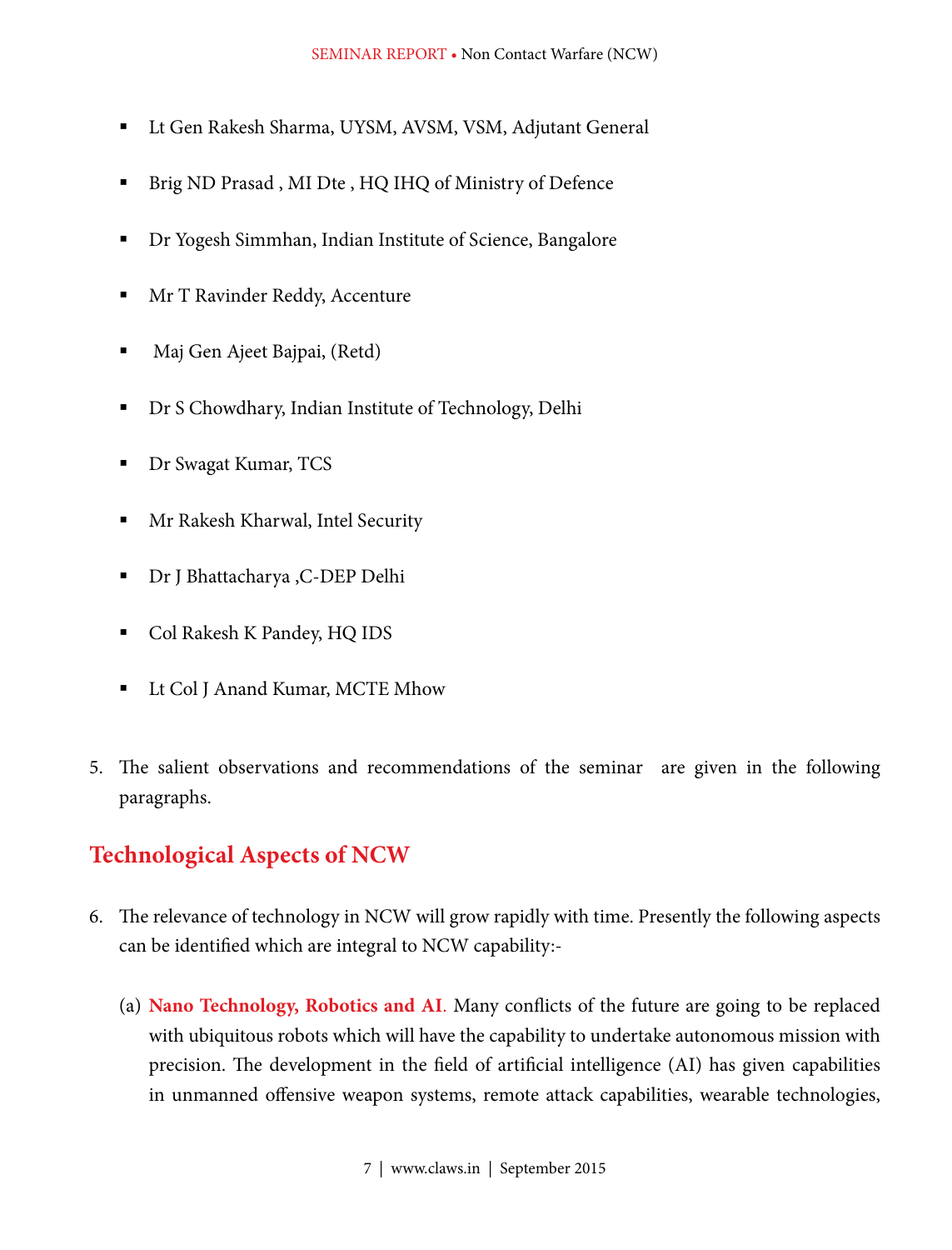decision support systems, automated explosive disposal, mine clearance, medical and casualty evacuation. Future robotic developments are going to give us capabilities like scanning cyber space and unmanned strikes. In the field of C4ISR, some progress has already been made, but with AI and Neural network based equipments, the battle field will become more transparent thus challenging the existing methods of deception.

- (b) **Cyber Technology**. In Cyber space, small nations like North Korea have demonstrated a capability to take on technologically superior nations like United States. Stuxnet and Flame attack against Iran and Estonia proves the power of cyber warfare to shift the focus from conventional to "virtual" domain. Doctored videos in the social media and manipulation of social media by vested interests can create social unrest. An unseen battle in the cyber space is already on and will become more complex in future with the increasing investments into cyber technology.
- (c) **New Technologies**. High altitude EMP can be used to disable communication network and jam satellites. LASERs with capacity to deliver directed energy which is under development along with Particle Beam and High Power Microwave will be used in many innovative ways to destroy the enemy capabilities. With High Frequency Active Auroral Array devices, US is planning to have full spectrum dominance by 2020, by which it intends to modify weather, disable satellites and cruise missiles and disrupt global communication systems. Advanced research in the field of Extremely Low Frequencies, Flux Compression Generators and Virtual Cathode Oscillator is going to change the landscape of NCW.
- (d) **Space Technologies**. The development in the field of drones, satellite technology, anti satellite technology, aircrafts including hypersonic vehicles, HEMP etc are so disruptive that a whole generation of technology is getting outdated in less than a decade. Space as a platform to fight future wars is a reality with capabilities being developed to disable or destroy satellites or other space based assets.
- (e) **Stand off Capabilities**. Directed Energy Weapons (DEW), Ballistic Missiles and Ballistic Missile Defence, UAVs, UCAV and drones are going to reduce the standoff distance and will be able to strike with precision or intercept accurately.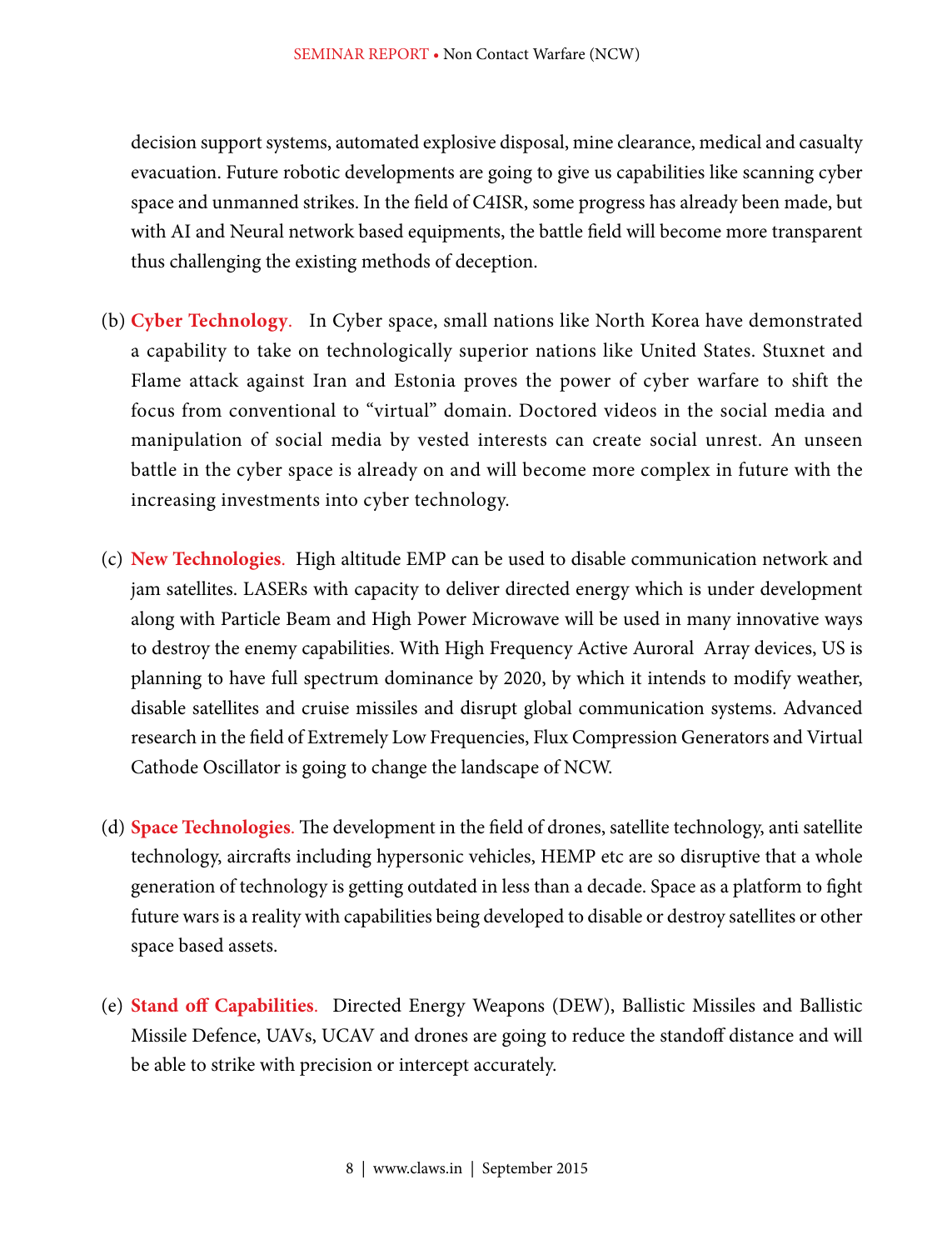- (f) **Social Media**. It is emerging that "trolls" or robotic feeds and paid commentators are being used to sway social media trends and public opinion.
- 7. **Information Dominance**. The key to achieving ascendency in NCW would be the control of information. Hence programmes such as the X Data program of DARPA, part of the big data push of the US government are significant new initiatives. There is a need to develop tools for comprehensive and rapid processing, elegant analytical presentation of large imperfect data volumes. The results for the X Data program which are available on the open source could be applied to India-specific data. In this new generation warfare, technological tools are freely available to professionals and more importantly the general public. Transparent battlefields would require nations to achieve zero collateral damage and surgical precision.

#### **Non Military Overview of NCW**

- 8. The basic aim in the non military domain of NCW is to develop systems or ideas into a destructive weapon that has both direct and indirect impact on the rival nation's will. It may take many forms encompassing economic, diplomatic, and psychological dimensions, in addition to the earlier land, sea, air, space, and electronic spheres. The central premise in military thinking of certain advanced nations stipulates that they should be prepared to conduct "warfare beyond all boundaries and limitations". Beyond military spheres include diplomatic, data network, intelligence, psychological, technological, smuggling, drug, social simulated war, financial trade, resources, economic aid, legal, sanctions, media, and ideological war.
- 9. The non-military application of unmanned systems like robots can be categorised into industrial and non-industrial. In the industrial sphere, factories make use of such systems in areas where the nature of work is repetitive and working space is constrained or hazardous. In the non-industrial sphere, such systems like drones are primarily employed in dynamic operations. Robots are predominantly employed in the defence sector to carry out missions like reconnaissance, surveillance, mine sweeping etc. However in recent times there has been a significant leap in the application of robots in the civilian domain, which is driven by the service sector and not by the industrial sector. Robots are being used in disaster management (SAR), as mules to carry load, in warehouse logistics functions, in autonomous transport systems while drones are being used in aerial photography and in monitoring of oil pipelines.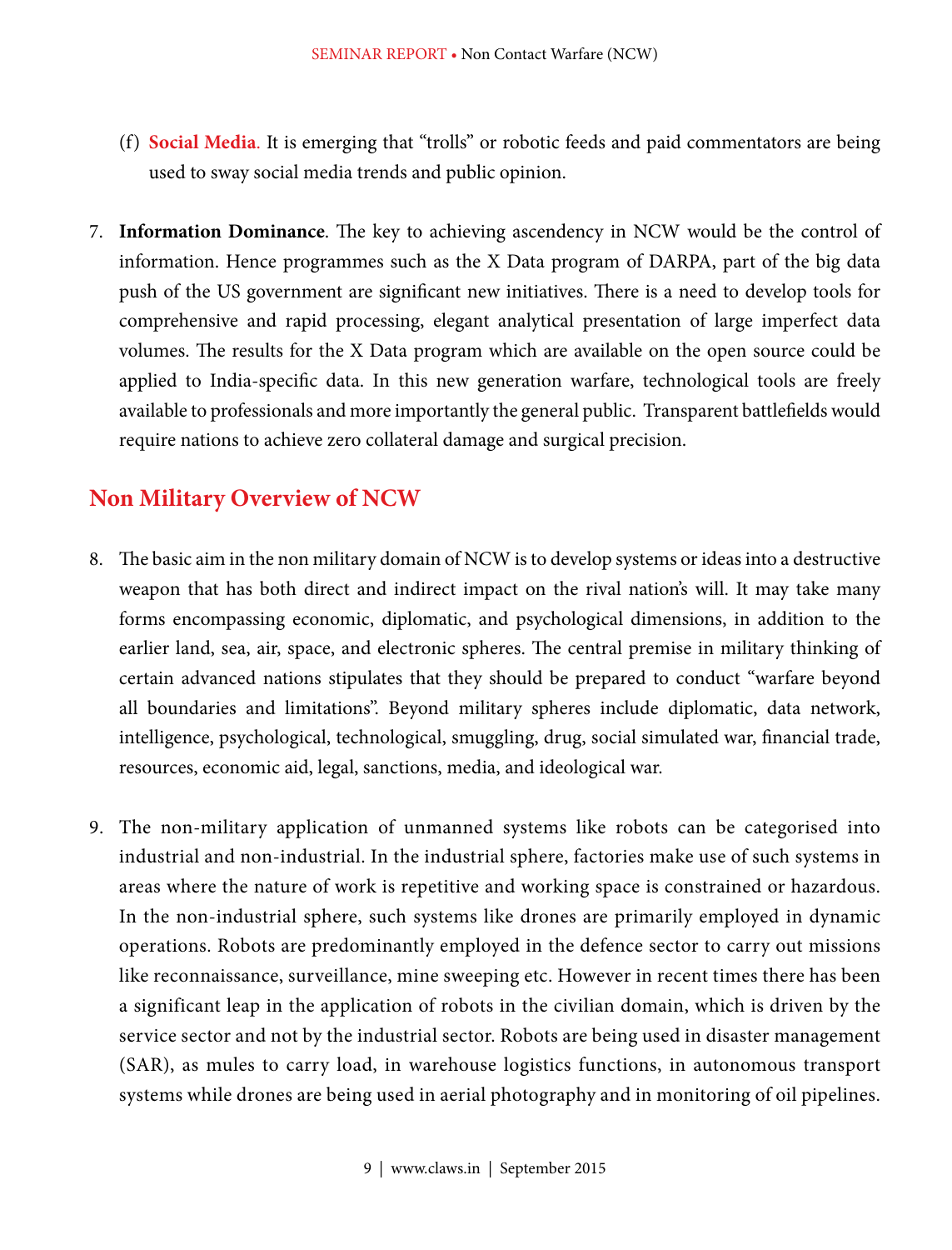10. A new dimension is the role of Non-Governmental Organisations (NGOs). NGO activities can not only highlight but also derail a number of issues/developments in a nation. They can cause social disharmony, religious discord and even financial panic. This would impact the said nations and is another form of NCW.

#### **Military Overview of NCW**

11. Maintaining contact with enemy and causing destruction, is the aim of battle. This contact can be maintained physically or digitally, and this digital means constitutes a part of NCW. As warfare increasingly turns network centric, the distinction between the military and non-military domains would become blurred. The development of offensive cyber capabilities is being pursued by most modern militaries. Computer controlled and GPS guided long range delivery systems like missiles and munitions are now an integral part of conventional force structures. In the military domain, the tools of NCW would address C4ISR systems, information systems, precision weapons, long range weapon delivery platforms, underwater platforms, navigation and tracking systems, robots and the defence industrial base amongst others, hence protection of own and disabling/ destruction of the adversary is a NCW requirement. Conventional militaries have evolved and are supported by extensive known infrastructure, hence there is a pertinent need to develop the same in the non contact domain.

#### 12. **NCW in the Indian Context.** The following are the aspects of NCW application :-

- (a) **C4ISR**. Within the services and at the operational level, lateral sharing of information is at a nascent stage. The problem is that each service wants an exclusive network, as they do not want secrecy to be compromised. HQ IDS and the defence communication network will now try bridge this gap. A secure and robust networked environment will protect against NCW.
- (b) **New Technology Weapons.** New types of weapon systems needs to be devised such as directed energy weapons like charge particle beams, nuclear particle beams and high power microwaves.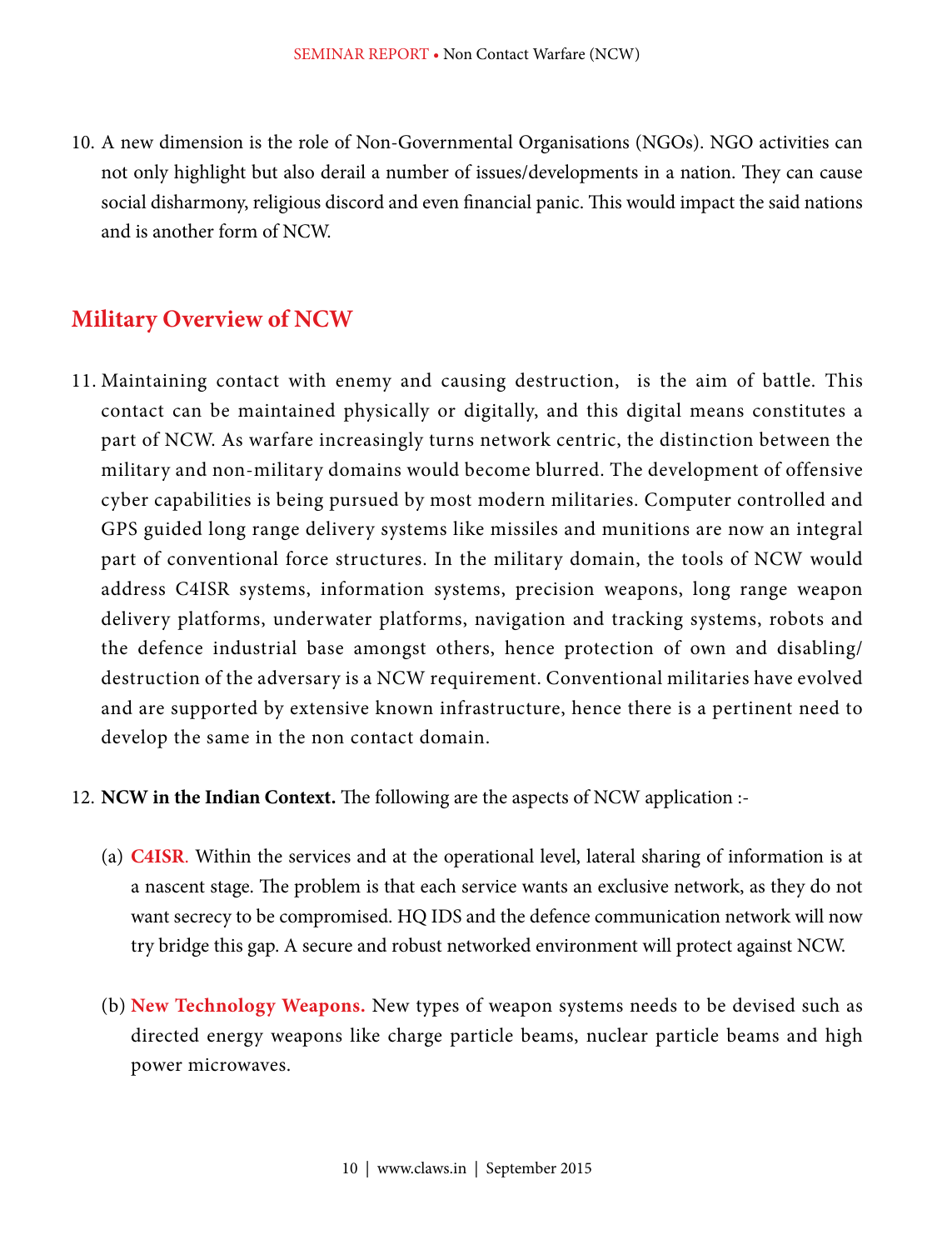- (c) **Space Technology.** Whilst progress has been made in the fields of satellites and BMD, the military domain and offensive capabilities need enhancement. There is a need to have a military space doctrine at the national level.
- (d) **Artificial Intelligence and Big Data Analytics**. Although there is no formalised road map in India in this domain, the government and the industry are progressing in a concerted manner to bridge the gap, which the military should absorb quickly.
- (e) **Cyber Warfare**. The government has setup a monitoring system for the cyber domain and documents have been issued which gives clear directives to defence forces and to other national agencies. The National Cyber Coordination Centre (NCCC) will be operational in early time frame. Within the services, the Cyber Emergency Response Teams are functional. HQ IDS has been designated as the core agency which will coordinate the raising and functioning of the much anticipated Tri Services Cyber Command.
- (e) **Missiles**. India has made significant advancement in its quest towards indigenous development of long range missile systems, thereby giving the nation a boost in its overall NCW capability.
- 13. **NCW Capabilities of our Neighbours**. China has achieved significant progress in the development of NCW capabilities, as highlighted by journal articles emerging from Chinese scholars. It emerged during the deliberations that the scale, reach and scope of their NCW capabilities is however limited, and China is still finding its way out in terms of weaponized drones.

#### **Limitations of NCW**

14. NCW is not the panacea for all our warfare related challenges. NCW will degrade, disrupt and destroy capabilities across all domains but cannot replace the physical occupation of territory. Conventional conflicts will continue and the requirement of *boots on the ground* cannot be understated. At the national level we need to address the robustness of economic and political systems, managing the perception of own people and that of the potential adversaries. Developing military and civilian educational institutions for augmentation of skill sets and problem solving